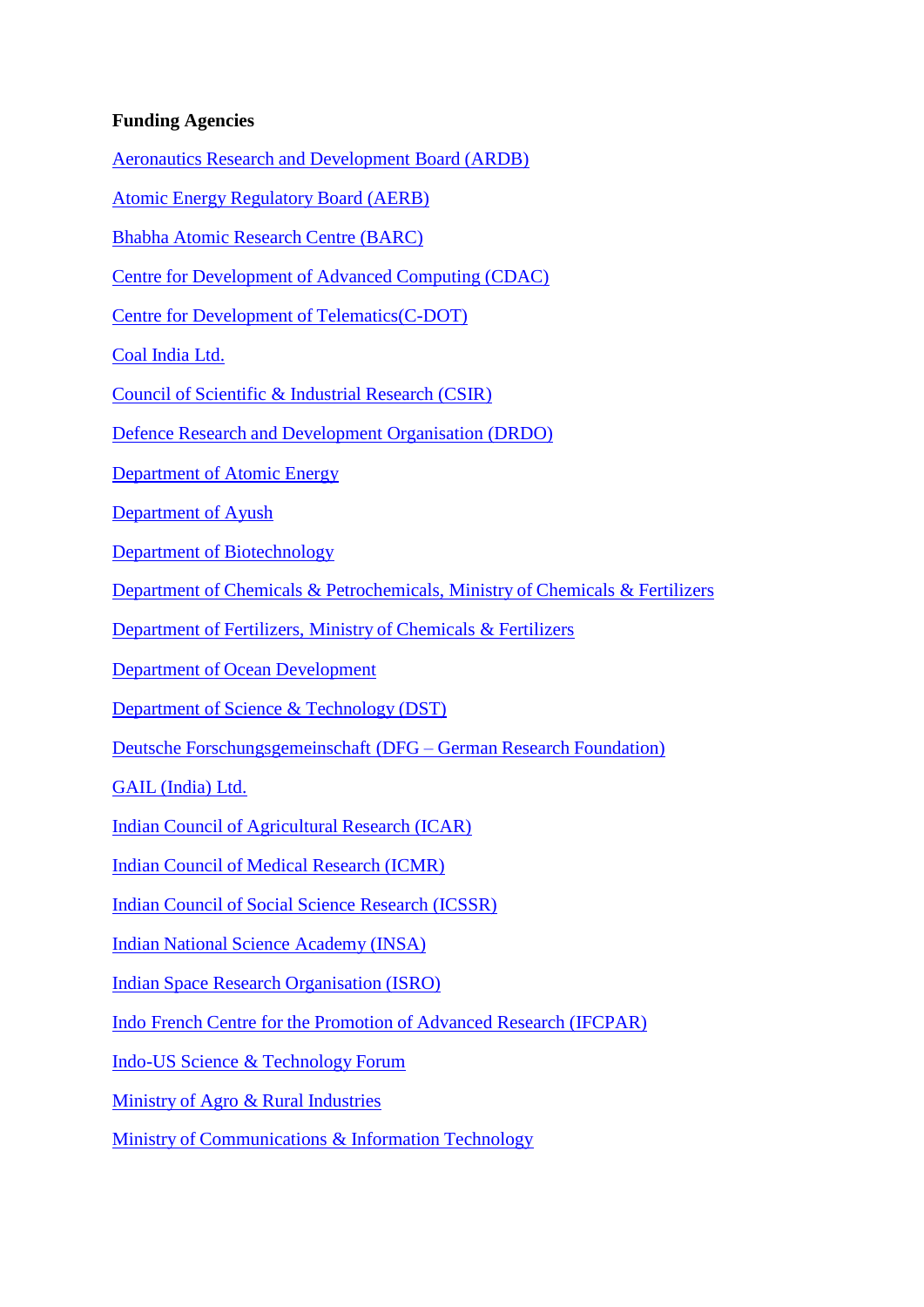## **Funding Agencies**

**[Ministry](http://www.mod.nic.in/) of Defence** 

Ministry of [Environment](http://envfor.nic.in/) & Forests (MoEF)

[Ministry](http://mohfw.nic.in/) of Health & Family Welfare

Ministry of Micro, Small and Medium [Enterprises](http://msme.gov.in/)

Ministry of New and [Renewable Energy](http://www.mnre.gov.in/) (MNRE)

Ministry of [Petroleum](http://petroleum.nic.in/) & Natural Gas

[Ministry](http://powermin.nic.in/) of Power

Ministry of [Road Transport](http://morth.nic.in/) & Highways

Ministry of Rural [Development](http://www.rural.nic.in/)

[Ministry](http://texmin.nic.in/) of Textiles

Ministry of Urban [Development](http://moud.gov.in/)

Ministry of Water [Resources](http://wrmin.nic.in/)

National Science [Foundation](http://www.nsf.gov/)

Naval Research [Board \(NRB\)](http://14.139.225.154/index.html)

Northern Indian Textile Research [Association](http://www.nitratextile.org/) (NITRA)

Oil & Natural Gas [Corporation](http://www.ongcindia.com/) Ltd (ONGC)

[Petroleum Conservation Research Association \(PCRA\)](http://www.pcra.org/)

Science and [Engineering](http://www.serb.gov.in/) Research Board (SERB)

Tata Institute of [Fundamental](http://www.tifr.res.in/) Research

Technology Information, Forecasting [&Assessment](http://www.tifac.org.in/) Council (TIFAC)

UK India [Education](http://www.ukieri.org/) and Research Initiative (UKIERI)

University Grants [Commission](http://www.ugc.ac.in/)